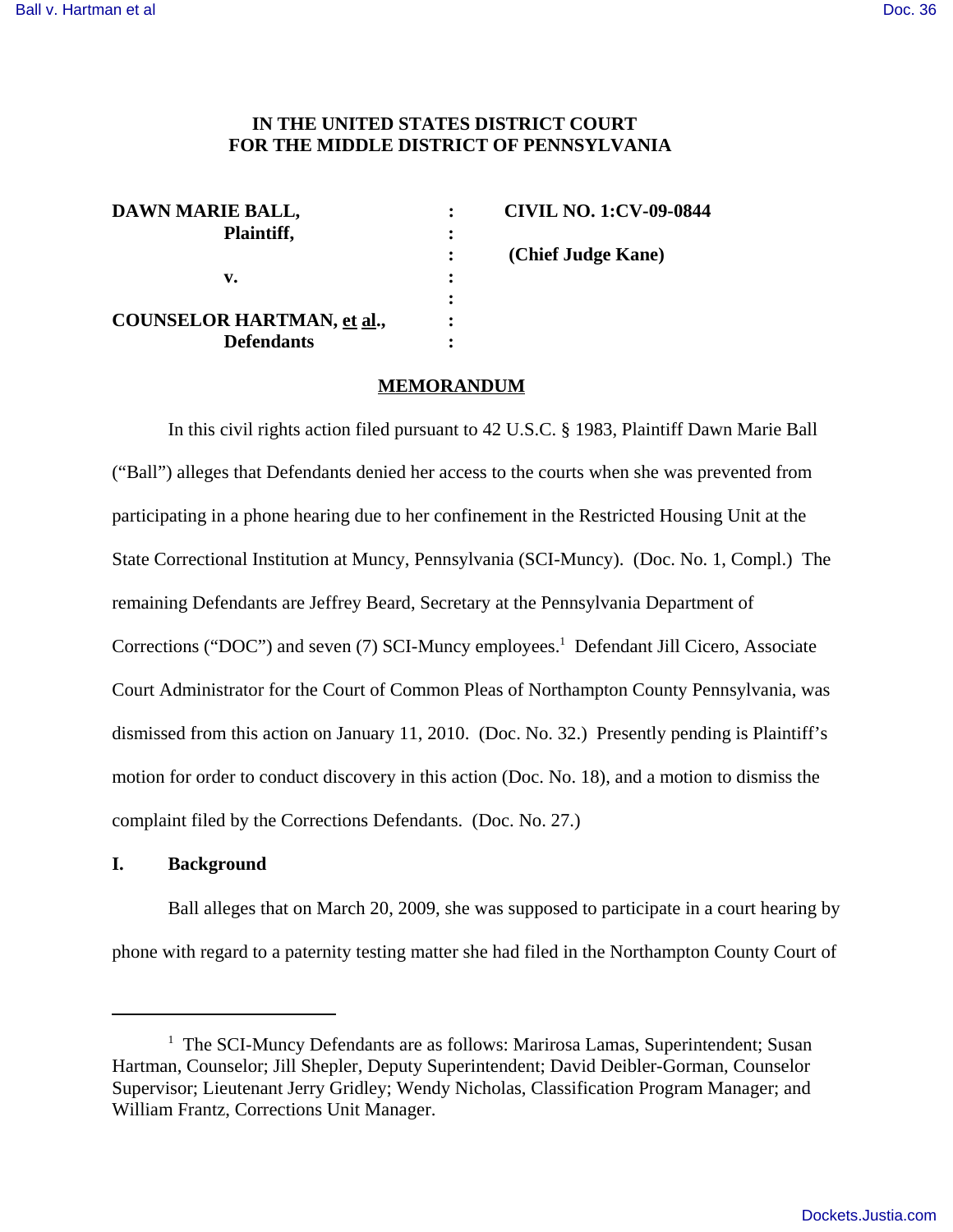Common Pleas, Pennsylvania. She claims that Defendant Hartman informed her that someone had called about the hearing. Hartman informed them that because Ball was confined in the RHU, she was not permitted to take the call. (Doc. No. 1, Compl. at 2.) Hartman refused to inform Plaintiff of the name of the person that called. Plaintiff contends that this obstructed her access to the courts, and that she had previously informed Hartman about the call on March 9, 2009, and March 16, 2009. Ball further contends that she had previously informed Defendants Shepler and Nicholas about the phone hearing on March 10, 2009 and March 17, 2009. Although they told Ball they would "find out about it," they never did so. (Id.) Plaintiff also claims to have informed Defendant Gridley about the hearing on March 20, 2009, and Defendant Lamas on March 23, 2009, but each refused to look into the matter. Ball is suing Defendant Beard because "he is the policy maker of the prison." (Doc. No. 1, Compl. at 3.)

Accordingly to Ball, Hartman informed her she would have to wait until she was no longer confined in the RHU to make a call to the courts. Ball believes that she will be confined in the RHU until she "maxes out" in 2014, and at that time she will be unable to pursue the paternity issue since her son turns eighteen (18) years old in two (2) years. She maintains that because she was unable to participate in the phone hearing, her paternity case was dismissed. (Id.)

As relief, Ball seeks monetary damages in the amount of \$5,000,000.00, in addition to the payment by Defendants of all child support from February 24, 1993, until the time her son graduates from college. She also seeks injunctive relief to the extent that Defendants be prevented from any further obstruction of her right to access the courts.

2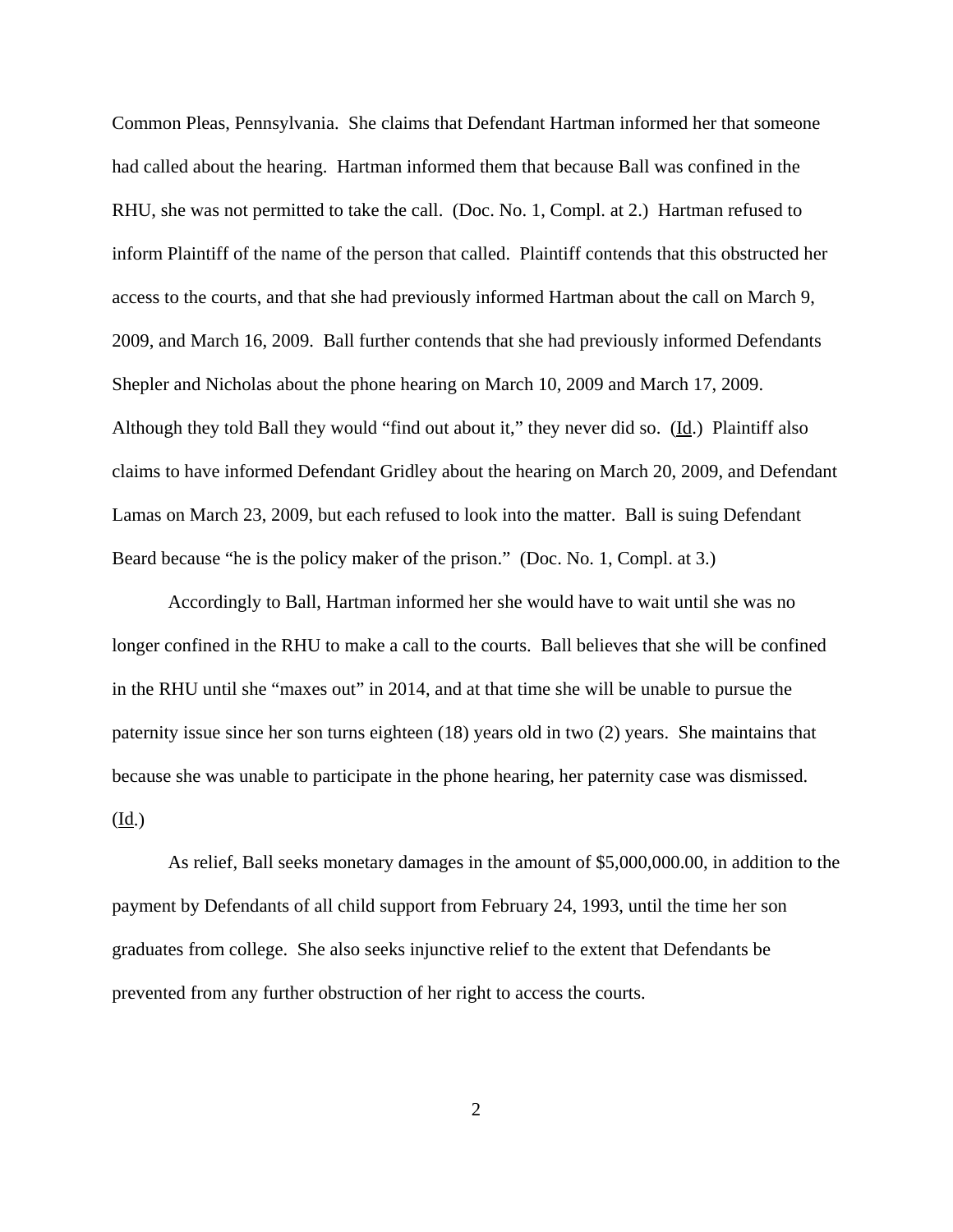### **II. Discussion**

Ball alleges that the named Corrections Defendants denied her access to the courts for their role in failing to allow her to participate in a telephonic court hearing scheduled for March 20, 2009, regarding her paternity matter, due to her RHU confinement. Defendants move to dismiss the complaint on the basis that Plaintiff fails to set forth any personal involvement in the alleged violations on the part of Defendants Beard, Frantz and Deibler-Gorman, and even if she did, she fails to state a claim against any of the named Corrections Defendants.

#### **A. Standard**

A motion to dismiss pursuant to Rule  $12(b)(6)$  tests the legal sufficiency of the claims alleged in the complaint. Under Fed. R. Civ. P. 12(b)(6), the court must accept as true the factual allegations in the complaint, and construe any inferences to be drawn from the allegations in Plaintiff's favor. See Kanter v. Barella, 489 F.3d 170, 177 (3d Cir. 2007) (quoting Evancho v. Fisher, 423 F.3d 347, 350 (3d Cir. 2005)). "The assumption of truth does not apply, however, to legal conclusions couched as factual allegations or to '[t]hreadbare recitals of the elements of a cause of action, supported by mere conclusory statements.'" Marangos v. Swett, No. 08-4146, 2009 WL 1803264 (3d Cir. June 25, 2009)(citing Ashcroft v. Iqbal, \_\_\_ U.S. \_\_\_, \_\_\_, 129 S. Ct. 1937, 1949-50 (2009). In considering a motion to dismiss under Fed. R. Civ. P. 12(b)(6), a complaint must contain enough "facts to state a claim to relief that is plausible on its face" Iqbal, 129 S. Ct. at 1949 (quoting Bell Atlantic Corp. v. Twombly , 550 U.S. 544, 570 (2007), and the factual allegations "must be enough to raise a right to relief above the speculative level." Twombly, 550 U.S. at 555 (internal citations omitted); accord Iqbal, 129 S. Ct. at 1953. The facts plead must offer more "than an unadorned, the defendant-unlawfully-harmed-me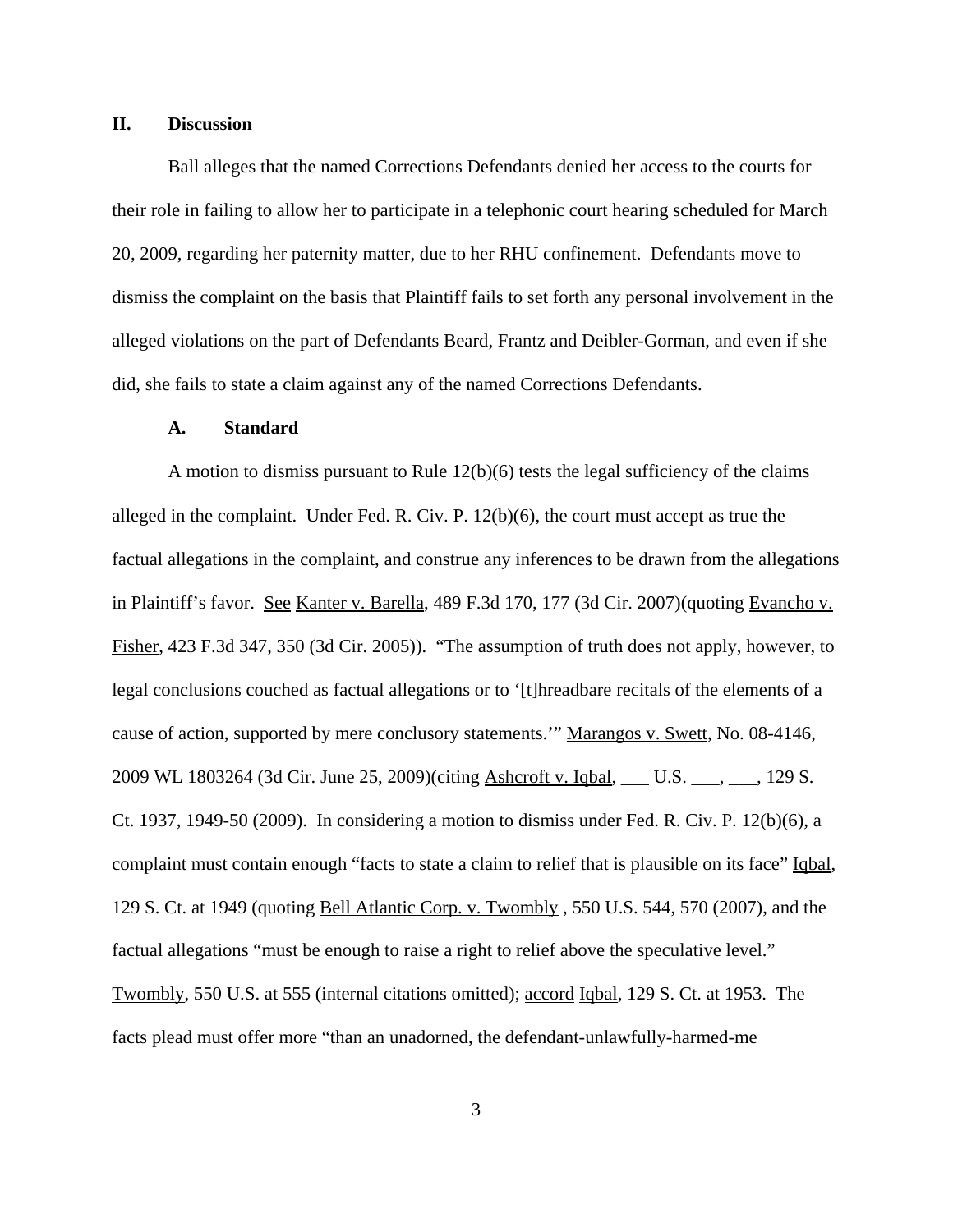accusation." Id., 120 S. Ct. at 1949 (internal quotations and citations omitted). "A claim has facial plausibility when the plaintiff pleads factual content that allows the court to draw the reasonable inference that the defendant is liable for the misconduct alleged." Iqbal, 129 S. Ct at 1949 (citing Twombly, 550 U.S. at 556). Further, a district court should provide leave to amend "when amendment could cure the deficiency and would not be inequitable." Grayson v. Mayview State Hospital, 293 F.3d 103, 106 (3d Cir. 2002). A complaint that does not establish entitlement to relief under any reasonable interpretation is properly dismissed without leave to amend. Id. at 106.

### **B. Analysis**

### **1. Lack of Personal Involvement**

In order to state a viable civil rights claim under § 1983, a plaintiff must plead two essential elements: (1) that the conduct complained of was committed by a person acting under color of state law, and (2) that said conduct deprived the plaintiff of a right, privilege, or immunity secured by the Constitution or laws of the United States. Groman v. Township of Manalapan, 47 F.3d 628, 638 (3d Cir. 1995); Shaw by Strain v. Strackhouse, 920 F.2d 1135, 1141-42 (3d Cir. 1990). It is well-established that civil rights claims cannot be premised on a theory of respondeat superior. Rode v. Dellarciprete, 845 F.2d 1195, 1207 (3d Cir. 1988). Rather, each named defendant must be shown, via the complaint's allegations, to have been personally involved in the events or occurrences which underlie a claim. See Rizzo v. Goode, 423 U.S. 362 (1976); Hampton v. Holmesburg Prison Officials, 546 F.2d 1077 (3d Cir. 1976). Liability cannot be premised solely on the basis of a defendant's supervisory capacity, that is, there must be allegations that the official had knowledge or acquiesced in any purported acts of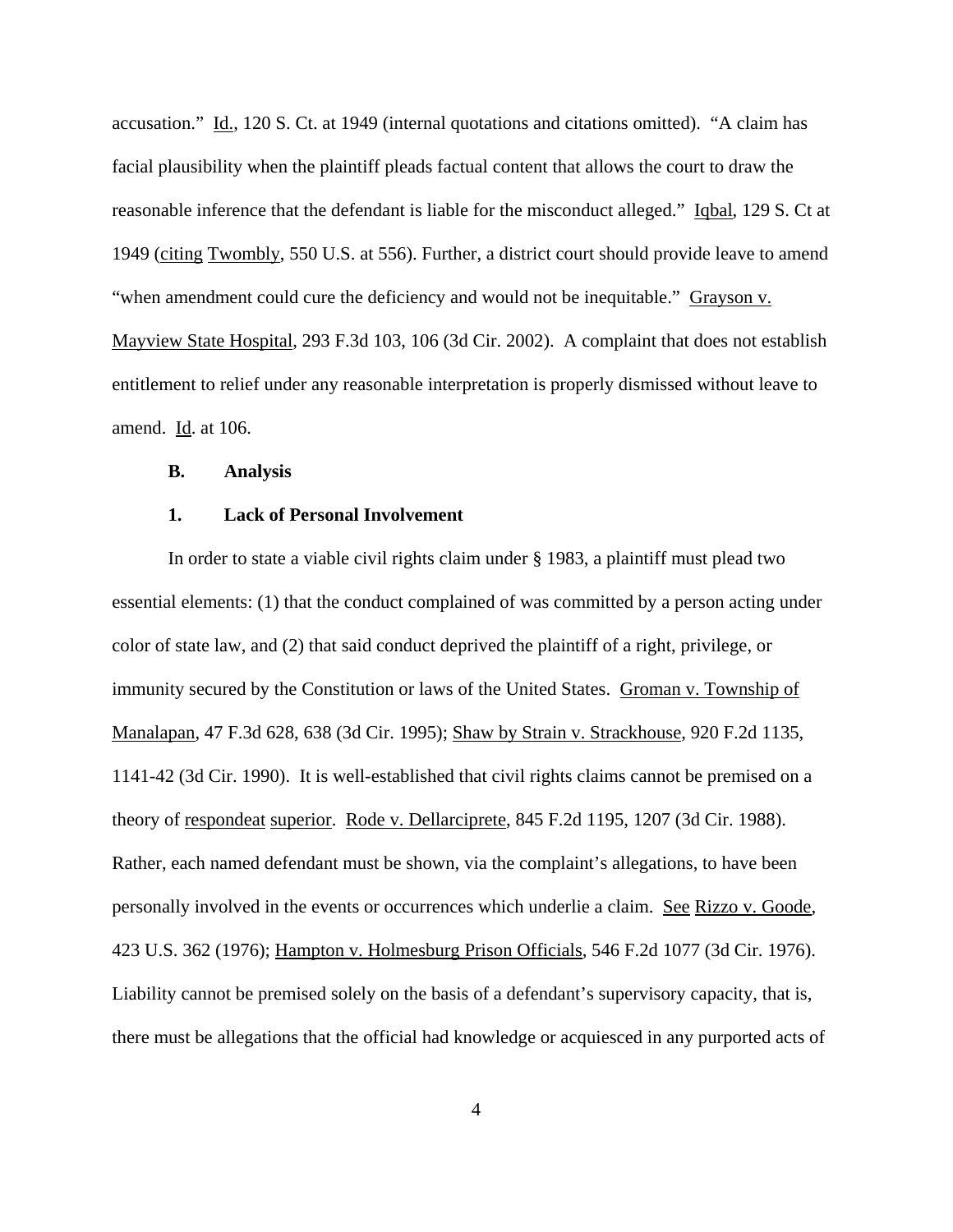constitutional mistreatment.

In the instant case, Ball only lists Defendants Frantz and Deibler-Gorman in the caption. The complaint does not contain a single allegation against them. The only mention of Defendant Beard is Plaintiff's remark that "Jeffrey Beard is being sued because he is the policy maker of the prison." (Doc. 1, Compl. at  $3.$ )<sup>2</sup> Clearly, Beard is named solely due to his position as Secretary of the Department of Corrections. As there are no allegations that these Defendants participated, in any manner in the acts alleged by Plaintiff, the claims set forth against them are subject to dismissal. $3$ 

### **2. Access to the Courts**

Plaintiff's claims against the Corrections Defendants are exclusively based upon their denying her the opportunity to participate in a March 20, 2009 hearing related to her Northampton County paternity testing matter. She claims that Defendants' actions have denied her access to the courts in violation of the United States Constitution.

Under the First and Fourteenth Amendments, prisoners retain the right of access to the courts. See Lewis v. Casey, 518 U.S. 343, 346 (1996). However, a prisoner asserting a denial of access to courts claim must satisfy the constitutional standing requirement by alleging an actual injury. Lewis, 518 U.S. at 349. To meet this requirement, a plaintiff must show that the actions

 $2$  Unless otherwise noted, when citing to the record the Court will use the document and page numbers assigned by the Electronic Case Filing System (ECF).

<sup>&</sup>lt;sup>3</sup> While Plaintiff attempts to set forth personal involvement with respect to these Defendants in her brief in opposition to the motion to dismiss (Doc. No. 31), many of her allegations amount to nothing more than allegations against Defendants in their supervisory capacities. However, even if Plaintiff could set forth a viable claim of personal involvement, she still fails to state an access to the courts claim against Defendants for the reasons that follow in the next section of this Memorandum.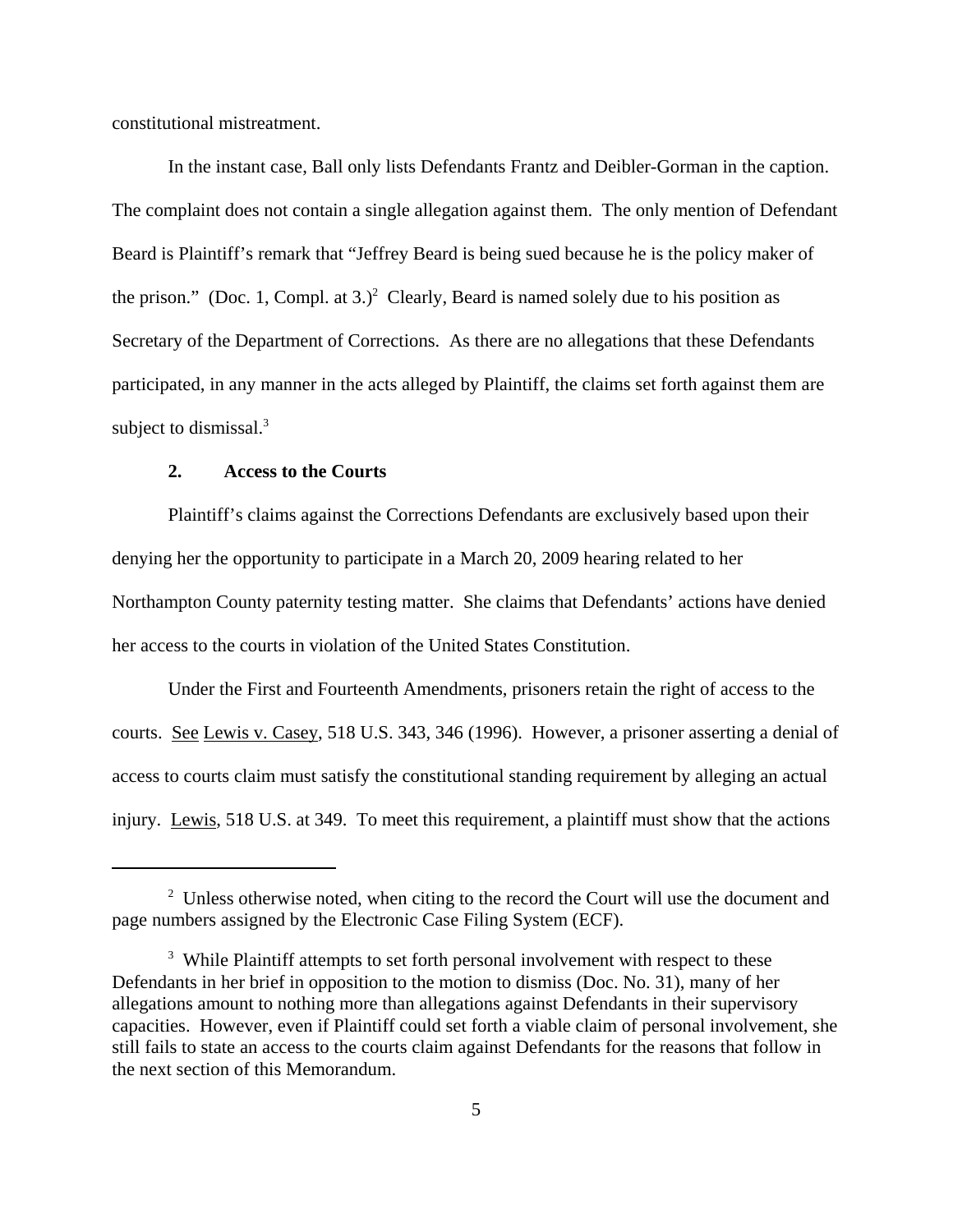of the prison officials hindered the prisoner's efforts to pursue a nonfrivolous claim. See Monroe v. Beard, 536 F.3d 198, 205 (3d Cir. 2008); Christopher v. Harbury, 536 U.S. 403, 415 (2002). Further, "the injury requirement is not satisfied by just any type of frustrated legal claim." Lewis, 518 U.S. at 354. The right of access to the courts "does not guarantee inmates the wherewithal to transform themselves into litigating engines capable of filing everything from shareholder derivative actions to slip-and-fall claims," and thus the right is limited to safeguarding prisoners' ability "to attack their sentences, either directly or collaterally, and in order to challenge the conditions of their confinement." Id. at 355. "Impairment of any *other* litigating capacity is simply one of the incidental (and perfectly constitutional) consequences of conviction and incarceration." Lewis, 518 U.S. at 349.

In the instant case, Defendants move to dismiss the complaint in that Plaintiff's denial of access claim relates to her inability to participate in a phone hearing regarding a paternity testing matter she is pursuing. The question of paternity is neither a challenge to her conviction or a claim related to the conditions of her confinement. As such, Plaintiff has failed to establish a requisite element of her claim under Lewis.<sup>4</sup>

More importantly, even if Plaintiff had established that she had been frustrated by Defendants in pursuing a challenge to her conviction or a claim related to her conditions of confinement, she clearly fails to establish actual injury. As Defendants point out, Plaintiff

<sup>&</sup>lt;sup>4</sup> The Court notes that this is not a case where the underlying phone hearing in issue involved a matter concerning Plaintiff's parental rights, and the risk that said rights could have been altered. In such a case, it is well-established that a person has a fundamental liberty interest in maintaining a parental relationship with his or her children, and to this extent, the Supreme Court has found due process must be afforded to an individual who is having his parental rights challenged. See Santosky v. Kramer, 455 U.S. 745, 752-54 (1982); Quilloin v. Walcott, 434 US. 246, 255 (1978).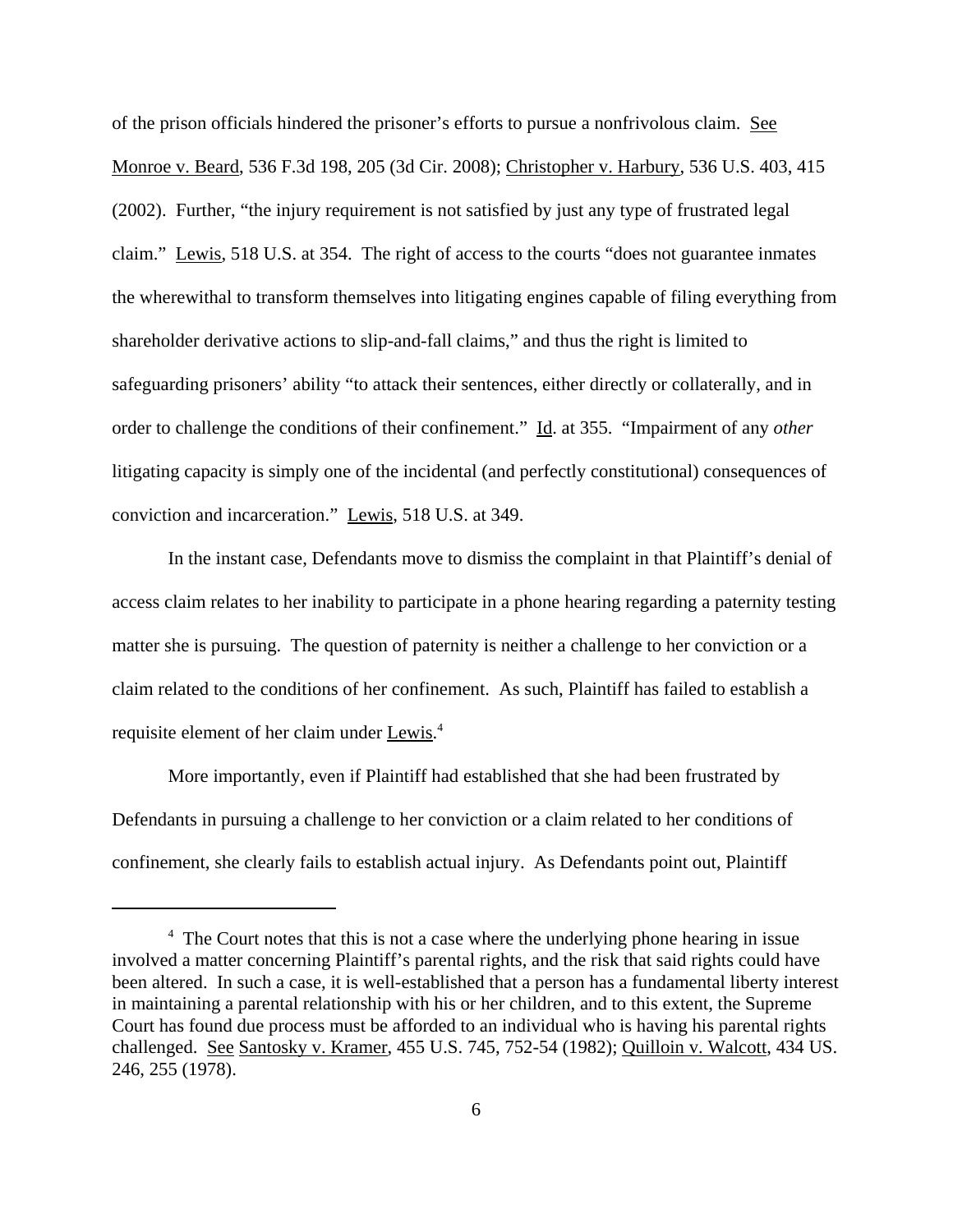submits evidence that the phone hearing she challenges scheduled for March 20, 2009, was previously cancelled, and that Plaintiff was informed it would be rescheduled based upon her availability. (Doc. No. 20, Ex. 1.) Based on the foregoing, it is clear that Plaintiff offers no evidence that she has suffered any actual injury in this matter. To the contrary, she herself submits documentation that the challenged phone hearing had been canceled prior to March 20, 2009, and can be rescheduled by Plaintiff for a later date. Accordingly, Defendants' motion to dismiss will be granted.<sup>5</sup> An appropriate Order follows.

<sup>&</sup>lt;sup>5</sup> In light of the Court's ruling, Plaintiff's outstanding Motion for Order to conduct discovery in this matter (Doc. No. 18) will be denied as moot